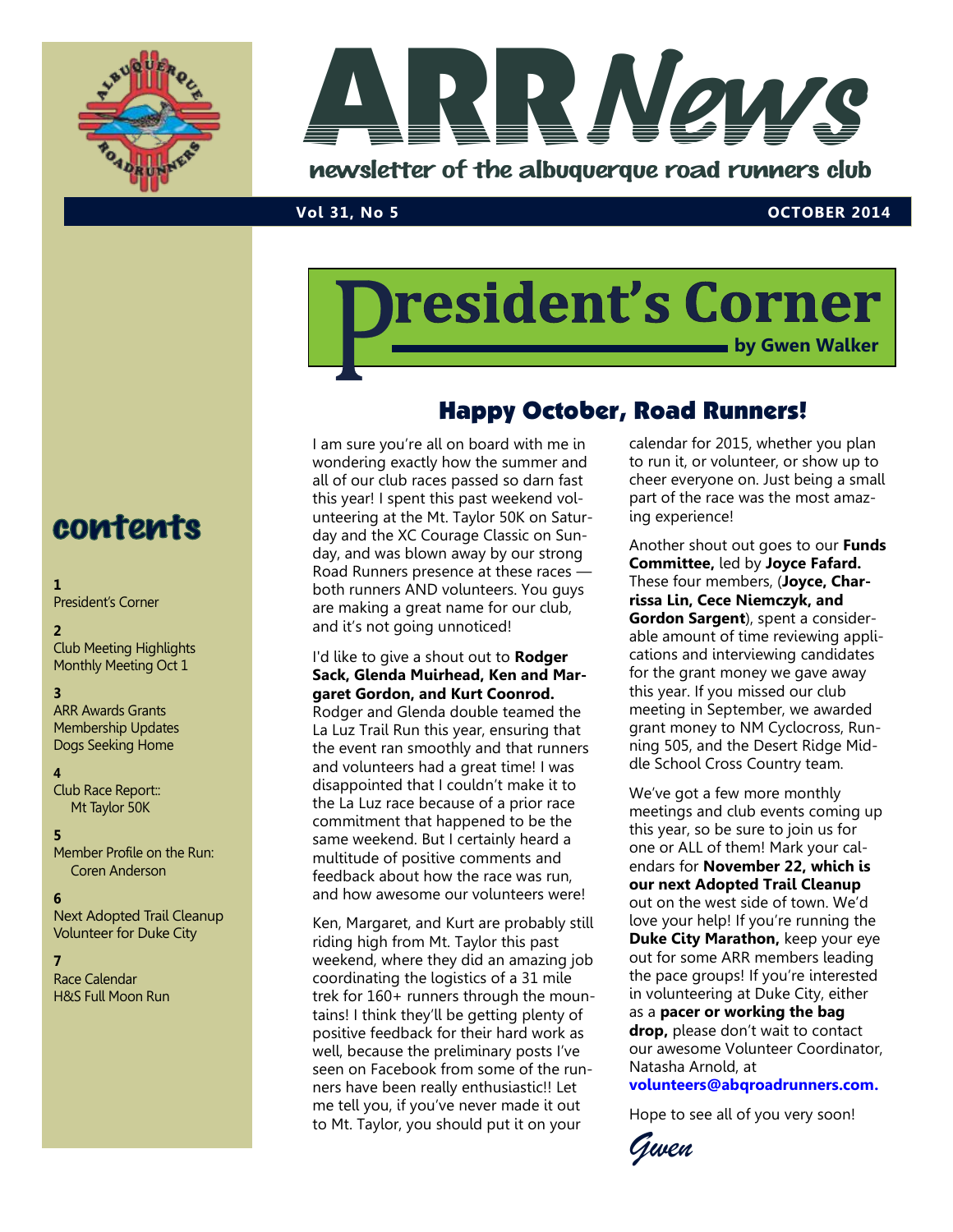#### ARR Board

| PRESIDENT              | president@abqroadrunners.com  |
|------------------------|-------------------------------|
| <b>Gwen Walker</b>     |                               |
| <b>VICE PRESIDENT</b>  | vp@abqroadrunners.com         |
| <b>Glenda Muirhead</b> | 293-5122                      |
| SECRETARY              | secretary@abgroadrunners.com  |
| Lisa Johnson           |                               |
| TREASURER              | treasurer@abqroadrunners.com  |
| <b>Joyce Fafard</b>    |                               |
| MEMBERSHIP             | membership@abgroadrunners.com |
| Anna Williamson        |                               |
| RACE DIRECTION         | races@abgroadrunners.com      |
| Rodger Sack            | 270-1613                      |
| ADVISORY               | advisor@abqroadrunners.com    |
| <b>John Farrow</b>     |                               |
| ADVISORY               | pastpres@abgroadrunners.com   |
| <b>Wendy Wiggins</b>   |                               |
|                        |                               |

## CONTACTS

VOLUNTEERS volunteers@abqroadrunners.com [Natasha Arnold](mailto:volunteers@abqroadrunners.com)

NEWSLETTER [Glenda Muirhead](mailto:vp@abqroadrunners.com) vp@abqroadrunners.com

MARKETING COORDINATOR [Michael Dunn](mailto:marketing@abqroadrunners.com) marketing@abqroadrunners.com

FACEBOOK COORDINATOR [Wendy Wiggins](mailto:facebook@abqroadrunners.com) facebook@abqroadrunners.com

Club Meetings:

Held at 7 pm on the first Wednesday of each month (unless otherwise noted)

#### Next Meeting:

**Wednesday, October 1, at 7:00 pm North Domingo Baca Center Classroom 4**

7521 Carmel NE (off Wyoming NE north of Paseo del Norte)

#### Membership Renewal

Watch your email for notification if your membership is due to expire.

## ARR NEWS

ARR News is published bimonthly by the Albuquerque Road Runners. Contributions of articles and photos are always welcome. Check with the **[editor](mailto:vp@abqroadrunners.com?subject=ARR%20Newsletter)** for deadlines.

The Albuquerque Road Runners Club is a non-profit corporation as an affiliate member of Road Runners Club of America (RRCA).

> Albuquerque Road Runners Club PO Box 20011 Albuquerque, NM 87154

**Visit us at [www.abqroadrunners.com](http://www.abqroadrunners.com)**



## Highlights from CLUB MEETING

## AUGUST 6, 2014

**Guest speakers from Blue Star Mothers:** Frances Walker and Julie Fullweiler spoke about their upcoming 5K race on September 7 at Balloon Fiesta Park. Proceeds benefit their group which sends 2000 boxes in 5 mailings to deployed military throughout the year. The club will time this event.

Matt promoted the **H&S Full Moon Run on August 9.** Last time 88 attended, shooting for 100 this time. Bring bug spray.

**Running 505:** Melani Buchanan Farmer + Justin + Myrriah Gomez. Starting back up with the new school year. Provide classroom and outdoor training for grades 5-8. Last year they had a core group of 15 girls; new this year is Running Guys also, the only area boys' after-school program. Looking for help: a) refer kids in greater ABQ area; b) donate (for shoes, gear); c) sponsor race registration fees; d) act as mentors, both men and women, to run with kids at their own speed.

**La Luz:** Rodger Sack, race director, reported 49th annual race on August 3 went very well despite "hiccups" in the planning stages. Next year is the 50th Anniversary. Female winner Rachael Cuellar was present at meeting.

**Mt Taylor 50K on Sept 27:** Ken and Margaret Gordon, race directors, offered Rachael Cuellar a free entry; she declined.

**Duke City Marathon:** John Farrow, committee member, inquired whether the club will again provide pace group leaders and bag drop volunteers for the event on October 19. We will put out a request. He needs to report to committee.

**ICWA (Institute of Community Wellness & Athletics):** Jessica and Jonathon explained their organization – provide interdisciplinary team for athletes covering exercise, nutrition, weight training, treatment of injury/pain, imbalance. Discussed benefits of warmup prior to exercise. Use dynamic moves before and static stretches after exercise. Attendees participated in demonstration of stretches.

— Reported by G Muirhead, substituting for Lisa Johnson, ARR Secretary

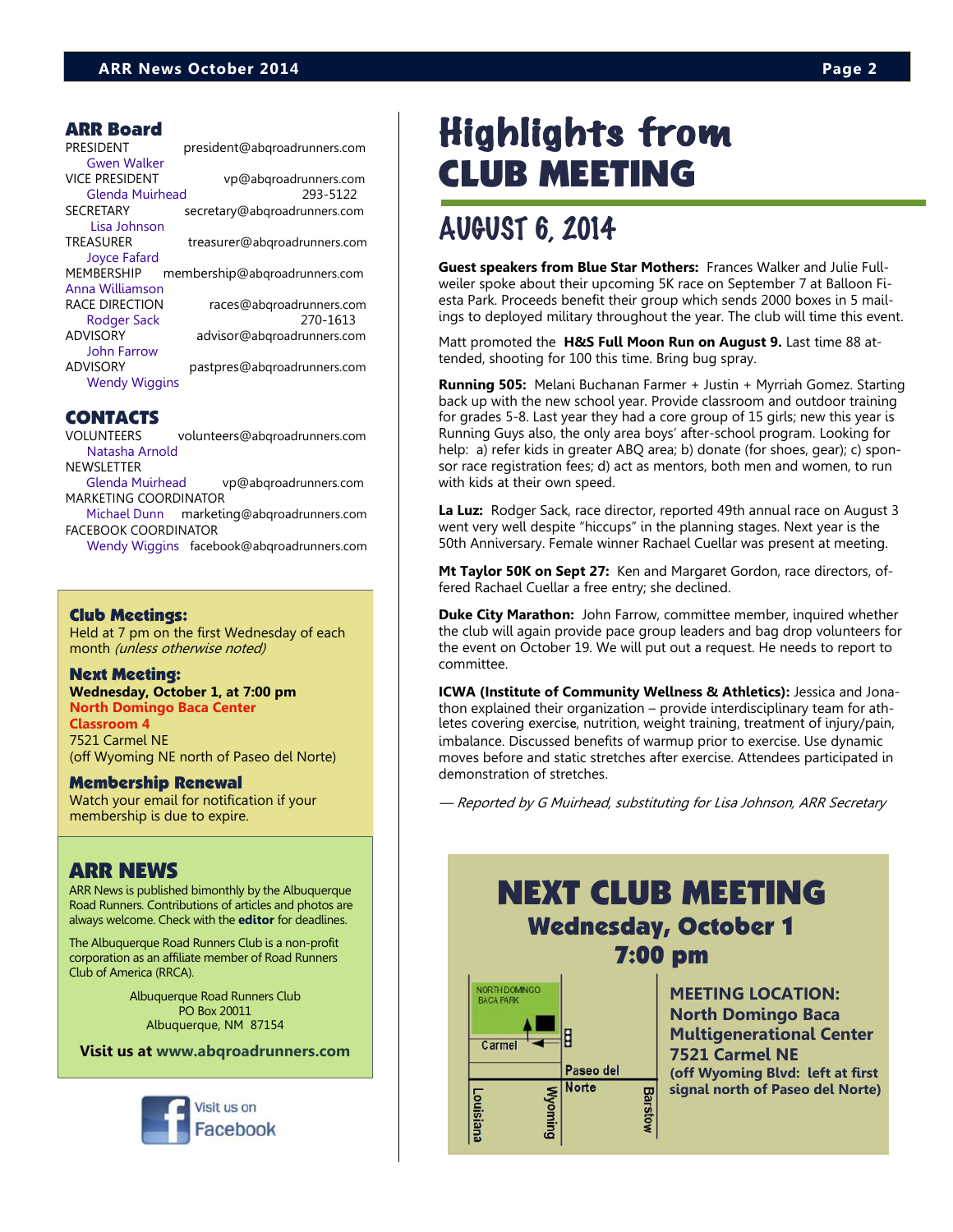## ARR Awards Grants to Community Groups

ARR is pleased to announce the award of grants to three groups in the community whose aims and missions align with those of the Club. Our newly-formed **Funds Committee,** which is chaired by **Joyce Fafard** and includes **Charrissa Lin, Cece Niemczyk, and Gordon Sargent,** developed criteria, advertised for submissions, and made decisions after serious consideration of several applications. We thank them all for their hard work.

The award recipients were announced at the Club's September meeting, and representatives from each of these three worthy groups were present for the check presentations.

#### **Winners of ARR's 2014 Community Grants**

Glenda Muirhead, Dot Wire, Charrissa Lin, Antonia DeHorney, Joyce Fafard, Melani Buchanan Farmer

\$1,000 — Desert Ridge Middle School Cross Country Team — Dot Wire \$2,000 — DASH (Development of Athletics and Social Health) for New Mexico Cyclocross — Antonia DeHorney \$1,000 — Running 505 — Melani Buchanan Farmer

## Membership Update

**Diana Best Heidi Byrd Meredith Eddy David & Marcie Flack Gregg Glass Dennis Hafford Bill & Terri Kardeen Caleb Lewis Gerardo Martinez Allison Miller Frederic Moras Chelsea Okamoto Crystal Sanchez Justin Wiens Richard Winters**

**Sarah Askey Alberta Bates Mary Ann Bosworth Teresa Brobeck Zandall Carpenter Mark Essenmacher Catrin Hasselgren Tudor Oprea Lenore Hennie Thomas Hernandez Lisa Johnson Kathy Kirsling Richard Knapp Karen Shackleford Timothy Koehler Thao Le Adele Koehler Laura Maclay Joseph Madrigal Clifford Matthews Margaret, Iris, Elvis, Sophia Susie Rand-Weimer Will Steinberg April Taylor Mike Torneby Leith Torneby William West**

## NEW MEMBERS RENEWED MEMBERS TWO DOGS Looking for a Good Home

John Farrow, ARR Board Member and RRCA state rep (and a dog lover), reports that a friend is relocating and is looking for a home for her two Labrador Retrievers, 5 and 7 years old, male and female.

They have been fairly sedentary but likely could become runners as they are very healthy. If your heart and home are big enough for **both dogs** (not one), please contact **[John](mailto:advisor@abqroadrunners.com)**.

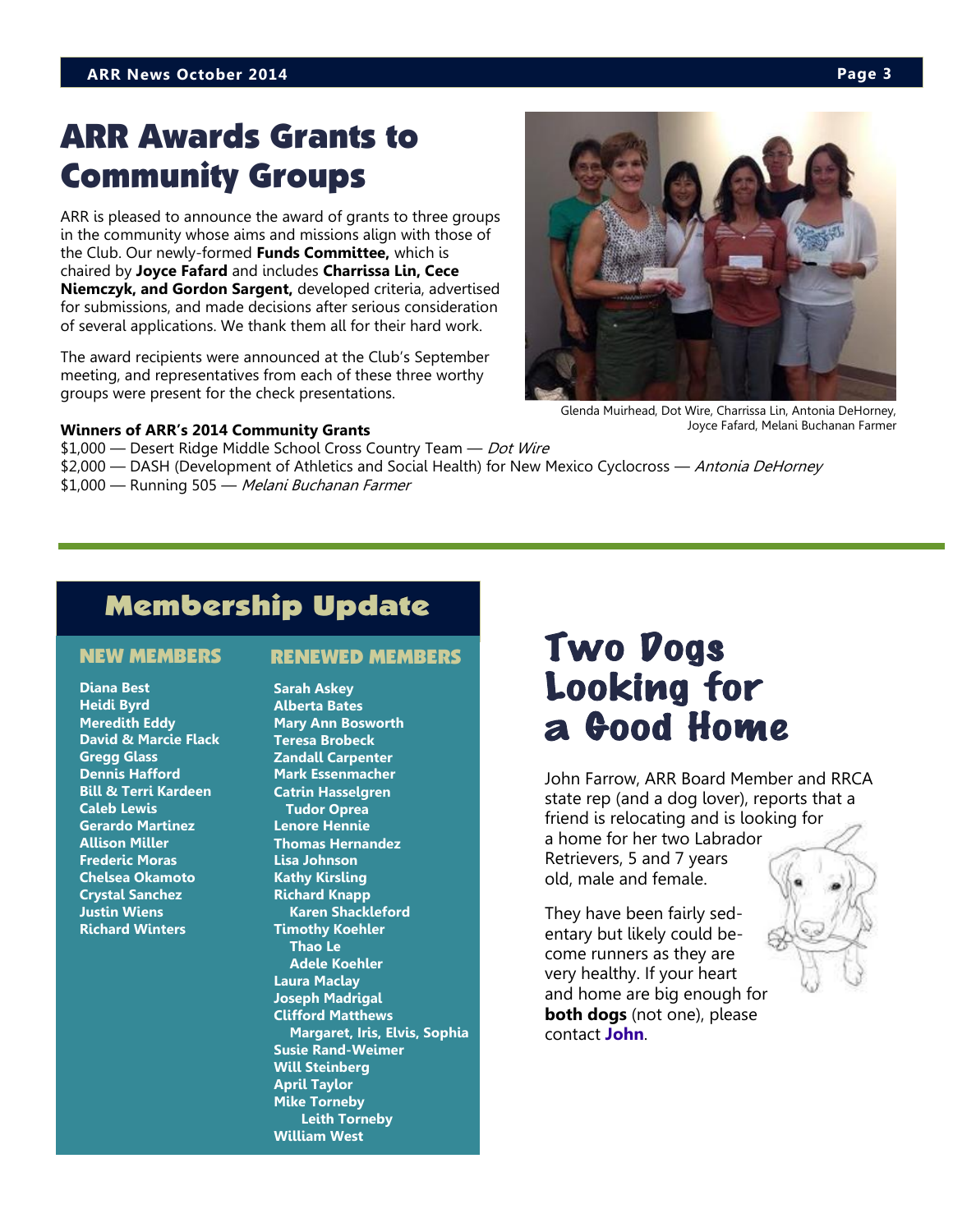# **Club Race Report**



# Mt. Taylor 50k

## **Saturday, September 27 — Grants, NM**

Gwen Walker reports: "Amazing race at Mt. Taylor, put on by [Ken](https://www.facebook.com/kgordon18)  [Gordon,](https://www.facebook.com/kgordon18) [Margaret Gordon,](https://www.facebook.com/margaret.e.ochs) and Kurt Coonrod. We LOVED volunteering *[Gwen and husband Danny Walker]*, and it seemed like all of the runners were happy to be out there and having a blast! Shout out to all member/volunteers who were there helping...also, loved seeing so many members out on the course."

Congratulations to the 156 finishers in this year's event. Complete results are available at **[ultrasignup.com.](http://ultrasignup.com/results_event.aspx?did=18223)**



## **2014 RESULTS — Top 10 Men & Women**

### **MALES**

| <b>Overall</b> | Gender       |             |              |                 |             |           |     |
|----------------|--------------|-------------|--------------|-----------------|-------------|-----------|-----|
| Place          | <b>Place</b> | <b>Time</b> | <b>First</b> | Last            | City        |           | Age |
| 1              | 1            | 4:19:36     | Craig        | Curley          | Tucson      | AZ        | 26  |
| $\overline{2}$ | 2            | 4:57:35     | Chris        | Peverada        | Albuquerque | <b>NM</b> | 27  |
| 3              | 3            | 5:04:02     | Mike         | Rahmer          | Albuquerque | <b>NM</b> | 41  |
| 4              | 4            | 5:08:03     | Jesse        | Armijo          | Albuquerque | <b>NM</b> | 31  |
| 5              | 5            | 5:08:04     | Michael      | <b>Bursum</b>   | Las Cruces  | <b>NM</b> | 41  |
| 6              | 6            | 5:16:33     | Steve        | Peterson        | Reserve     | <b>NM</b> | 52  |
| 8              | 7            | 5:25:12     | Christopher  | Hall            | Gallup      | <b>NM</b> | 33  |
| 9              | 8            | 5:26:27     | Clifton      | Trujillo        | Albuquerque | <b>NM</b> | 31  |
| 10             | 9            | 5:26:29     | Andy         | <b>Stravers</b> | Gallup      | <b>NM</b> | 37  |
| 11             | 10           | 5:31:44     | Eric         | Anderson        | Albuquerque | <b>NM</b> | 33  |

#### **FEMALES**

| <b>Overall</b> | Gender       |             |              |          |                |           |     |
|----------------|--------------|-------------|--------------|----------|----------------|-----------|-----|
| Place          | <b>Place</b> | <b>Time</b> | <b>First</b> | Last     | City           |           | Age |
| 7              | 1            | 5:19:59     | Michelle     | Hummel   | Albuquerque    | <b>NM</b> | 29  |
| 27             | 2            | 6:12:08     | Katie        | Levaux   | Albuguergue    | <b>NM</b> | 35  |
| 29             | 3            | 6:13:38     | Cindy        | Preslar  | Cloudcroft     | <b>NM</b> | 44  |
| 30             | 4            | 6:18:54     | Marlene      | Armijo   | Rio Rancho     | <b>NM</b> | 43  |
| 31             | 5            | 6:21:18     | Vicki        | Hunter   | <b>Boulder</b> | CO.       | 53  |
| 36             | 6            | 6:28:19     | Molly        | Roberts  | Albuquerque    | <b>NM</b> | 46  |
| 38             | 7            | 6:40:28     | Maya         | Ramsay   | Placitas       | <b>NM</b> | 32  |
| 40             | 8            | 6:41:34     | Rose         | Nyenhuis | Los Alamos     | <b>NM</b> | 51  |
| 46             | 9            | 6:47:41     | Sarah        | Eury     | Golden         | CO.       | 31  |
| 50             | 10           | 6:51:25     | Liz          | Miller   | Los Alamos     | <b>NM</b> | 30  |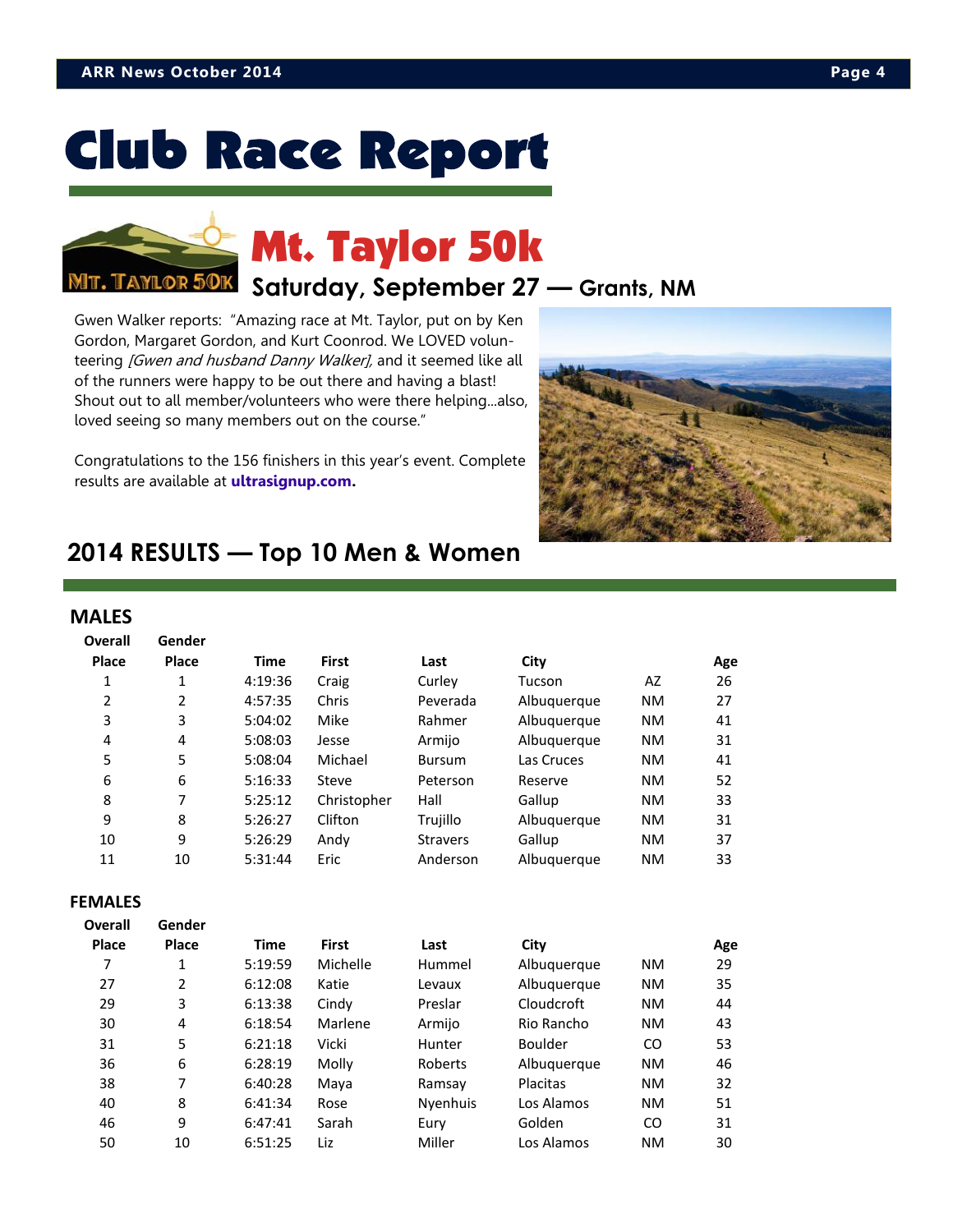

# Profile on the Run: Coren Anderson

## **By Wendy Wiggins**

I had a lovely 10 mile run with Coren on Saturday the 27th. It was a pleasure to talk running and life with her. Here are a few things you should know about her.

Coren has lived most of her life in Albuquerque and began running at 37. She joined ARR in January '14 and immediately took on the daunting task of directing our long-standing Women in Training Program. Taking over a program with that much history is always tough. Coren and her volunteers did an amazing job.

Like many Road Runners she's been involved with many groups. She has trained with the Oxygen Morons and TNT and is a member of Sole Sisters.

These groups, along with Women in Training, inspired her to create her own group called "Road Warriors." Currently, she's finishing up the Fitness Technician program at CNM. Coren beams when she talks about coaching. "I'm enjoying coaching even more than my own running right now."

Her favorite moment was bringing in the last member of her group at the Susan G. Komen Race for the Cure this year. She really enjoys working with older fitness enthusiast because

she understands their struggles. When she's not coaching and studying, she is a student employee at the CNM Dean of Students Office, keeping members of the student body in line. \*\*

## Favorite Local Races:

**The Rio Grande Half** (August). **The Day of the Tread 5 and 10K** (October). Both are favorites for their great routes.

## First Marathon:

**San Diego Rock 'N Roll Marathon**

## Next race:

**Denver Rock 'N Roll Half Marathon** on October 19th.

This fall you'll see her out with her groups on Saturday mornings and doing her own long runs on Sundays. Wish her luck in Denver and with her programs.

Thank you, Coren, for your work with ARR!

\*\*the interviewer's loose interpretation of Coren's actual description



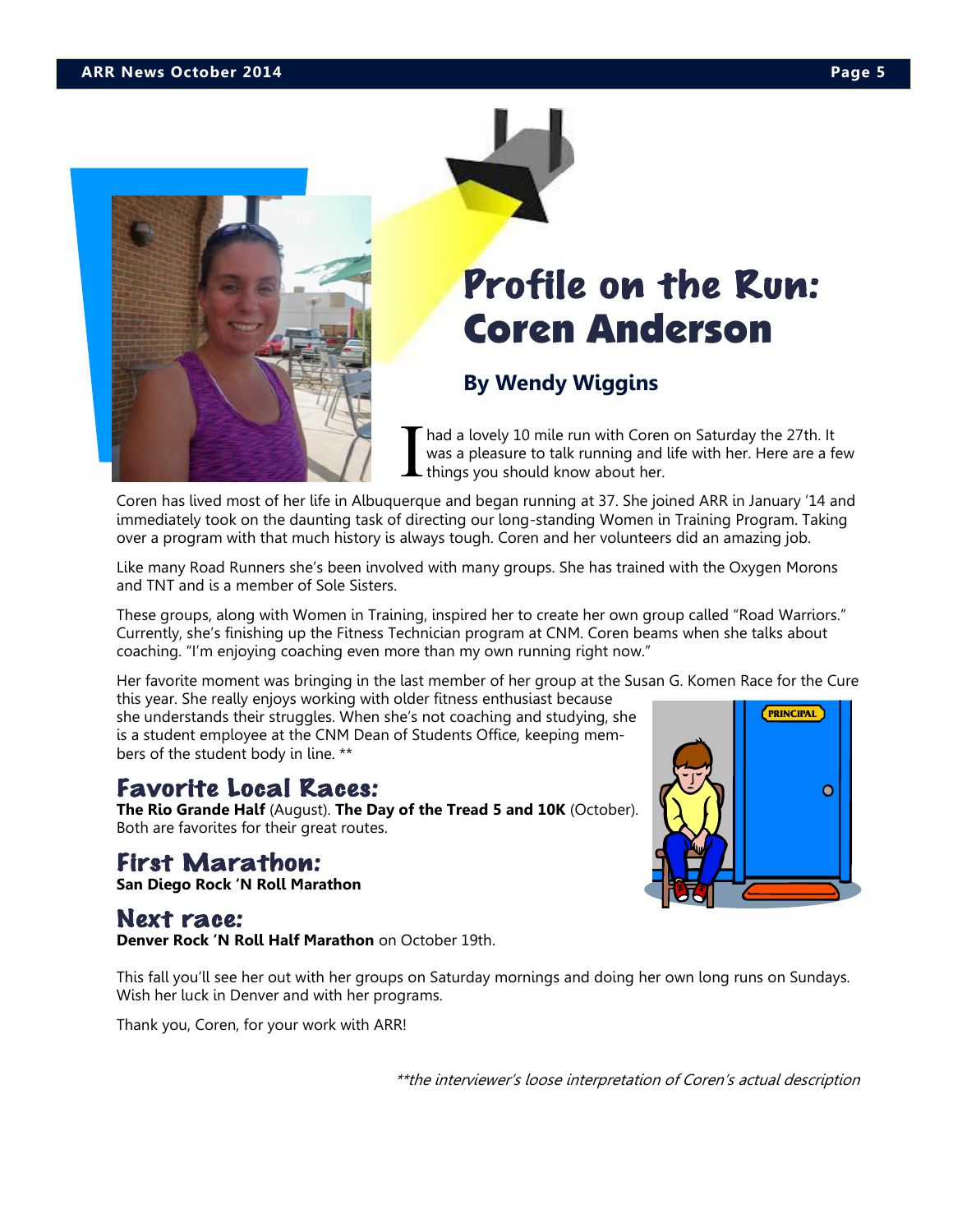## ADOPTED TRAIL CLEANUP Saturday, November 22, 2014 - On the West Side

Time for another attack on the litter that assails our club's "other" adopted trail (besides La Luz). This stretch of bike/jogging trail starts across the street from the Unser-and-Western-Trail entrance to Petroglyphs National Monument and heads north for about a mile to Dellyne.

This cleanup day, our second of 2014, will start at 8:30 am. We will meet at the bend where Atrisco headed north becomes Legends headed east. We will walk the trail in sections, filling trash bags which will be picked up by the city.

Water, gloves, hats, a few "grabbers," and trash bags are provided. Please sign up with the club's Trail Cleanup Coordinator, **[Dick Harris](mailto:cleanup@abqroadrunners.com)** at 505-268-5747. If you can join us, please put it on your calendar and BE THERE! Any amount of time you are able to volunteer will make a difference and be appreciated.

(It's a fun way to spend an hour or so — check out the **[photos on our website](http://www.abqroadrunners.com/adopted-trail-cleanup.html)**.)

## DUKE CITY MARATHON Club Volunteers

## **Where will you be on Sunday, October 19?**

**Many of your fellow club members will be out supporting this legendary local event, either by racing on their own, or by volunteering for ARR. Some will be leading a marathon Pace Group; others will be staffing the Bag Drop Booth.**



We could use additional hands at Bag Drop. If you are a spectator and need something to do while your racer is out on the course, stop by and spend some time helping the finishers retrieve their belongings.

Also, we've got a great line-up of pace group leaders ready to lead the way, but are still missing a 2nd-half pacer for the 4:30 finish time. Can you be the one to take the sign from Jeff and bring it across the finish line?!

Please contact the club's Volunteer Coordinator, **[Natasha Arnold](mailto:volunteers@abqroadrunners.com)**, if you can help with either task. (Natasha will be the one shuttling the pace leaders between the start/finish and the turnaround.)

| <b>Pace Group Leaders</b> |                                    |                                             |
|---------------------------|------------------------------------|---------------------------------------------|
| <b>FINISH TIME 3:00</b>   | <b>Full Marathon</b>               | <b>Justin Wiens</b>                         |
| 3:30                      | <b>1ST HALF</b><br><b>2ND HALF</b> | Jean-Louis Beaudonnet<br><b>Derek Surka</b> |
| 4:00                      | <b>1ST HALF</b><br><b>2ND HALF</b> | <b>Sarah Askey</b><br><b>Joyce Fafard</b>   |
| 4:30                      | <b>1ST HALF</b>                    | <b>Jeff Bierly</b>                          |